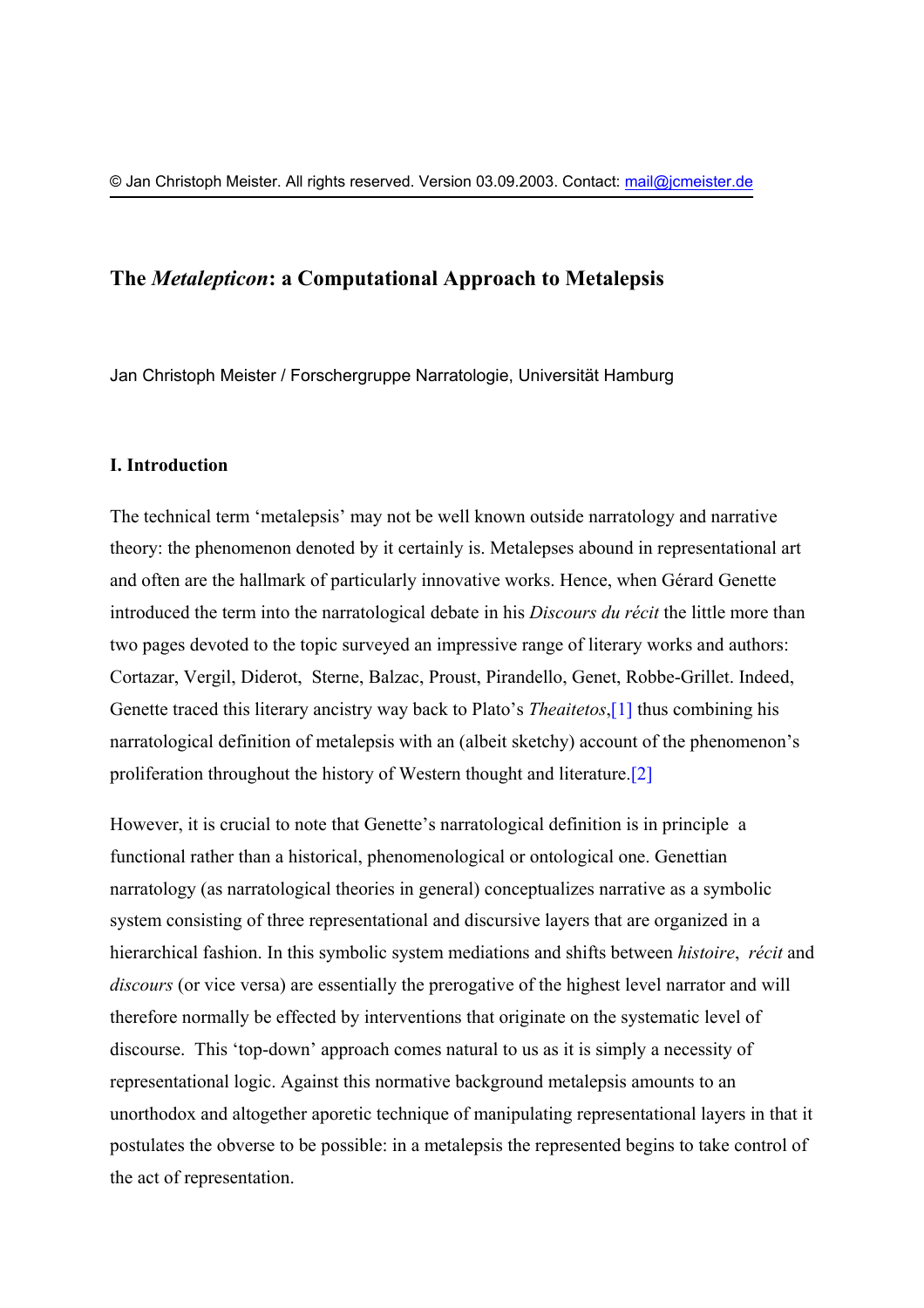Radical as this effect may seem from a theoretical point of view it has long been conventionalized and integrated into the body of representational techniques deemed acceptable in our cultural context, as with other unorthodox or non-isomorphic representational schemata, such as analepses and prolepses. Indeed, metalepses have been 'naturalized' to such an extent that ordinary readers or spectators will hardly begin to entertain theoretical deliberations on the integrity of representational logic when faced with a metaleptic narrative, even though they might of course be puzzled or confused by it. Narratologists still tend to focus primarily on literary narratives, a preoccupation that proves particularly misguided in the case of metalepsis: long before Cortazar's often referred to *Continuity of Parks* of 1967 and right to the present day mainstream Broadway productions and Hollywood movies have entertained millions of spectators with highly metaleptic narratives, ranging from Olsen and Johnson's 1941 movie *Hellzapoppin'* [\[3\]](#page-19-2)– a slapstick comedy about the making of a movie after a Broadway production which is not just full of internal metalepses, but also has an added extra-fictional metaleptic twist in that there had *in reality* been a very successful Broadway production of the same title three years before–to the highly acclaimed current musical hit *The Producers* by Mel Brooks (also preceded by a movie of the same title in 1968). In the latter we watch Max Bialystock and Leo Blum, two downand-out Broadway producers as they consciously attempt to produce a sure-fire flop by putting on stage a pro-Nazi musical-within-the-musical. Yet contrary to Bialystock's and Blum's expectations the musical, offensively titled *Springtime for Hitler*, proves to be a huge success, prompting Max Bialystock to burst out in song in Scene 5, Act 2: "Where did we go right?" The answer to the question is immediately found: Bialystock realizes that on Broadway, the Hitler apology (which includes a formidably choreographed SS-ballet taking the absurd to its utter and chilling extreme, as well as a Hitler played by a drag queen) simply *had* to succeed given the fact that the majoritiy of the audience would normally be Jewish and therefore interpret the narrative as a satire rather than take it seriously.[\[4\]](#page-19-3) Bialystock's observation is of course meant to be applied to the fictional audience in as much as to the real, suggesting tongue-in-cheek that the success which Mel Brook's witty musical enjoys in reality (having received the highest number of Tony awards ever) is owed to the same reason as that of his unsuccessfully unsuccessful character Bialystock–and so the metalepsis extends from the play-within-the-play right into our own domain of existence. Indeed, *The Producers* is a case in point for the performing arts' capability to involve the public in real-world affecting metaleptic constructs and ironic self-reflections that can easily surpass the impact of those fashioned in high brow literary narratives.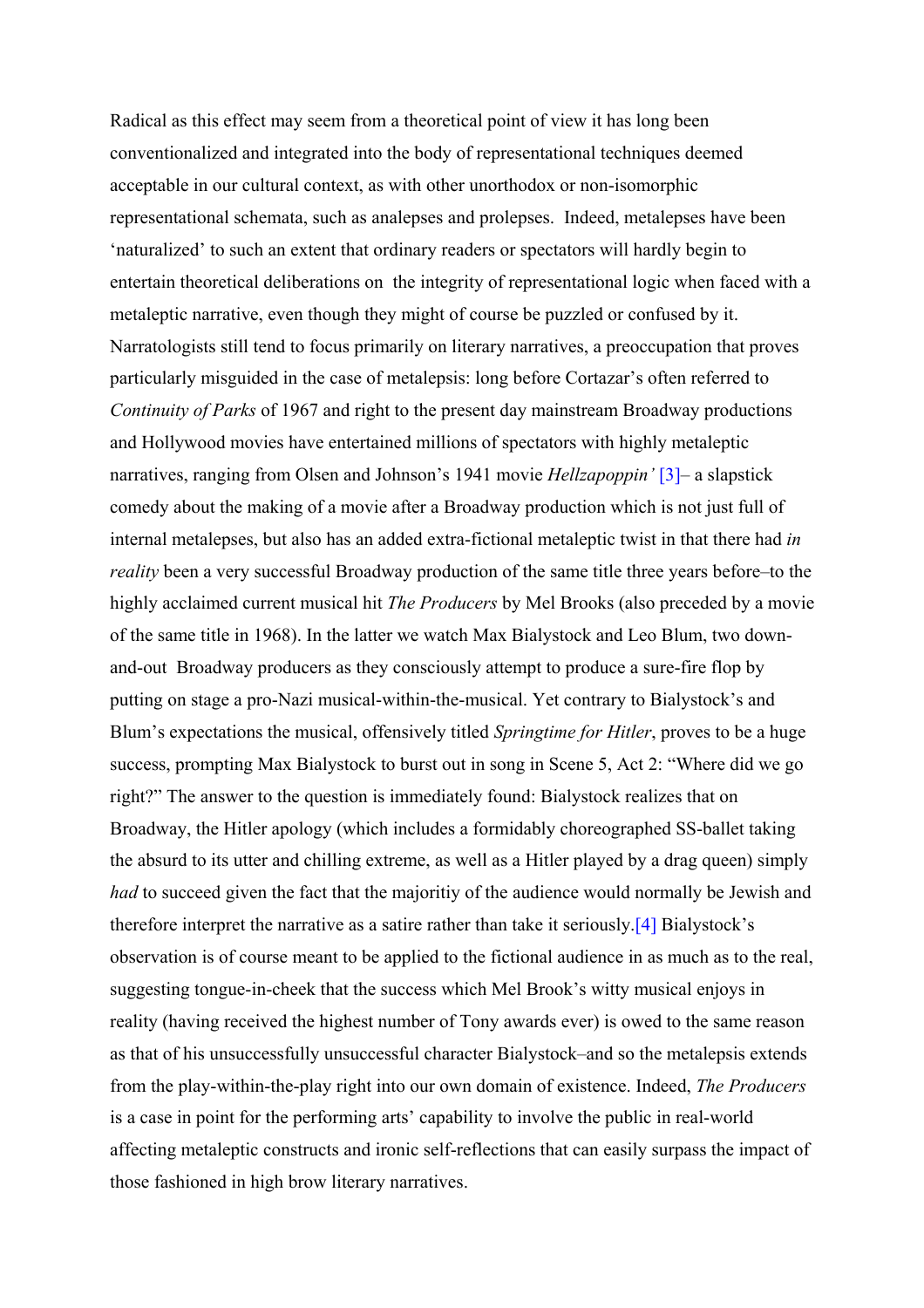Our list of examples taken from popular mainstream entertainment culture could easily be extended. A particularly intriguing metaleptic achievement as contemporary Hollywood productions go is director Spike Jonze's and scriptwriter Charlie Kaufman's recent *Adaptation* (2002) in which the real life Charlie Kaufman, acclaimed author of Jonze's previous movie *Being John Malkovitch*, inserts himself into his own story. Not only does the real John Malkovitch reappear in the new movie *as* the real John Malkovitch; to make matters even more complicated Charlie Kaufman finds himself accompanied by a fictitious twin brother named Donald. Donald will eventually succeed as Charlie's aesthetic alter ego and highjack his brother's faltering project, the script adaptation (sic!) of a novel that significantly lacks narrative substance and thus appears to be untellable as a movie. Following the advice of (real-world) scriptwriter guru Robert McKee to the letter, Donald turns Charlie's script into one about *making* the script itself, and its genre from an arty psychological movie about 'an author in search of a script' into a traditional shoot-out-plus-car-chase narrative. But it doesn't stop here, or in the movie theatre: the actual real-world screenplay for the movie *Adaptation* which you and I can buy in any bookstore also features two authors: Donald and Charlie Kaufman;[\[5\]](#page-19-4) not to mention the fact that the book whose adaptation *Adaptation* is (and is about) is also anything but fictional, but real world author Susan Orlean's 1999 bestseller *The Orchid Thief* .

Whether *avant la lettre* or not, the above cases demonstrate that metalepsis is indeed a very powerful, widely practiced and appreciated trope that consciously plays with the logic of representation which underlies all aesthetic illusion. However, for the spectator or reader this play is not entirely without risk. Genette clearly pointed to this second aspect too, that of metalepsis's deeply aporetic ontological consequences. It was Borges who originally commented that, if fictional characters are believed to be able to assume the roles of readers and spectators, then we, their real readers and spectators, may by implication also find ourselves to have become fictional.[[6\]](#page-19-5) Representational unorthodoxy, it seems, will ultimately result in an ontological dilemma. If taken to the extreme metalepsis will thus amount to a double catharsis, a representational and an existential one. How and as what we may come out at the other side of it God alone would seem to know.

The purpose of this article is to prove that this last conclusion is possible, but by no means necessary, and that the fervor and awe which characterize some of the philosophical and philological exegeses of metalepses might be symptomatic of the critical debate's tendency to over shoot the mark. In terms of more pragmatic and functionally orientated approaches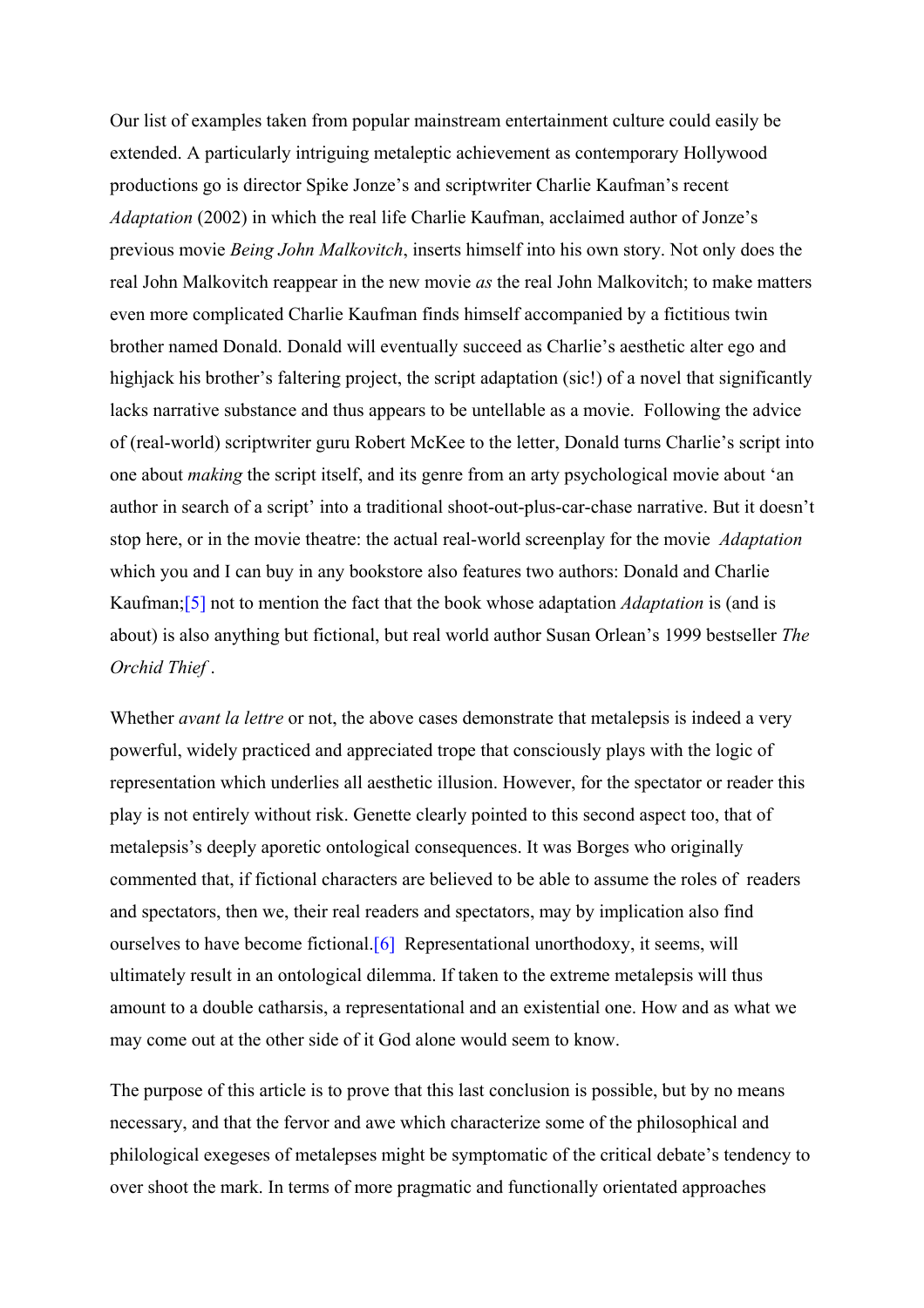David Herman has perhaps best expressed the general narratological consensus on metalepsis when he defined it as

the interplay of situations, characters or events occupying diegetic levels that are prima facie distinct [\[7\]](#page-19-6)

This definition is perfectly acceptable, save for the fact that it unintentionally downplays the functional aspect emphasized in Genette's initial approach. Significantly, Genette adopted the term *metalepsis* from rhetoric–the term, not the concept: for in literary rhetoric metalepsis is not a structural feature, but deemed part of the *ornatus*, the rhetorical means by which an utterance can be made more pleasing and appealing to its receiver.[\[8\]](#page-19-7) Heinrich Lausberg in his *Elemente der literarischen Rhetorik* counts metalepsis under the tropes characterized by the use of synonyms.[\[9\]](#page-19-8) More precisely, in terms of Lausberg's definition metalepsis refers to a *contextually inappropriate* use of synonyms. One such case of 'metaleptic' use is that in which a proper name is replaced by a synonym which would otherwise be perfectly acceptable, but in a given context simply defeats the communicative purpose of a proper name as an indicator for one particular individual only. The second case is that in which one replaces a word associated with two possible meanings, such as 'nature'. One of the word's meanings will normally prove contextually inappropriate; for example, in the Goethean 'nature and spirit'[\[10\]](#page-19-9) the two nouns obviously refer to existential principles, and not to empirical entities. Traditional rhetorical metalepsis subverts our common practice of semantic disambiguation among competing synonyms by consciously choosing the one that will express the inappropriate rather than the appropriate meaning intended by the original term. Thus 'nature and spirit' will be translated into 'landscape and ghost', a formulation in which the synonyms are strangely at odds with the register and intended semantics of the original phrase.

As we can see the original rhetorical definition of metalepsis was in itself functional rather than ontological, and hence Genette's adaptation of the term in his narratological approach is at the outset methodologically consistent. What makes a chosen synonym metaleptic in a traditional rhetorical sense is not that it is lexically wrong, but that it is contextually inappropriate and functionally problematic. However, it is crucial to note that the idea of appropriateness is in itself already based on a particular historical concept of signification. This brings us to a second aspect of narrative metalepses which has hitherto been largely neglected. As we have just seen, metalepsis as a rhetorical concept presupposes that the link between signifier and signified is contextually defined and thus to a significant degree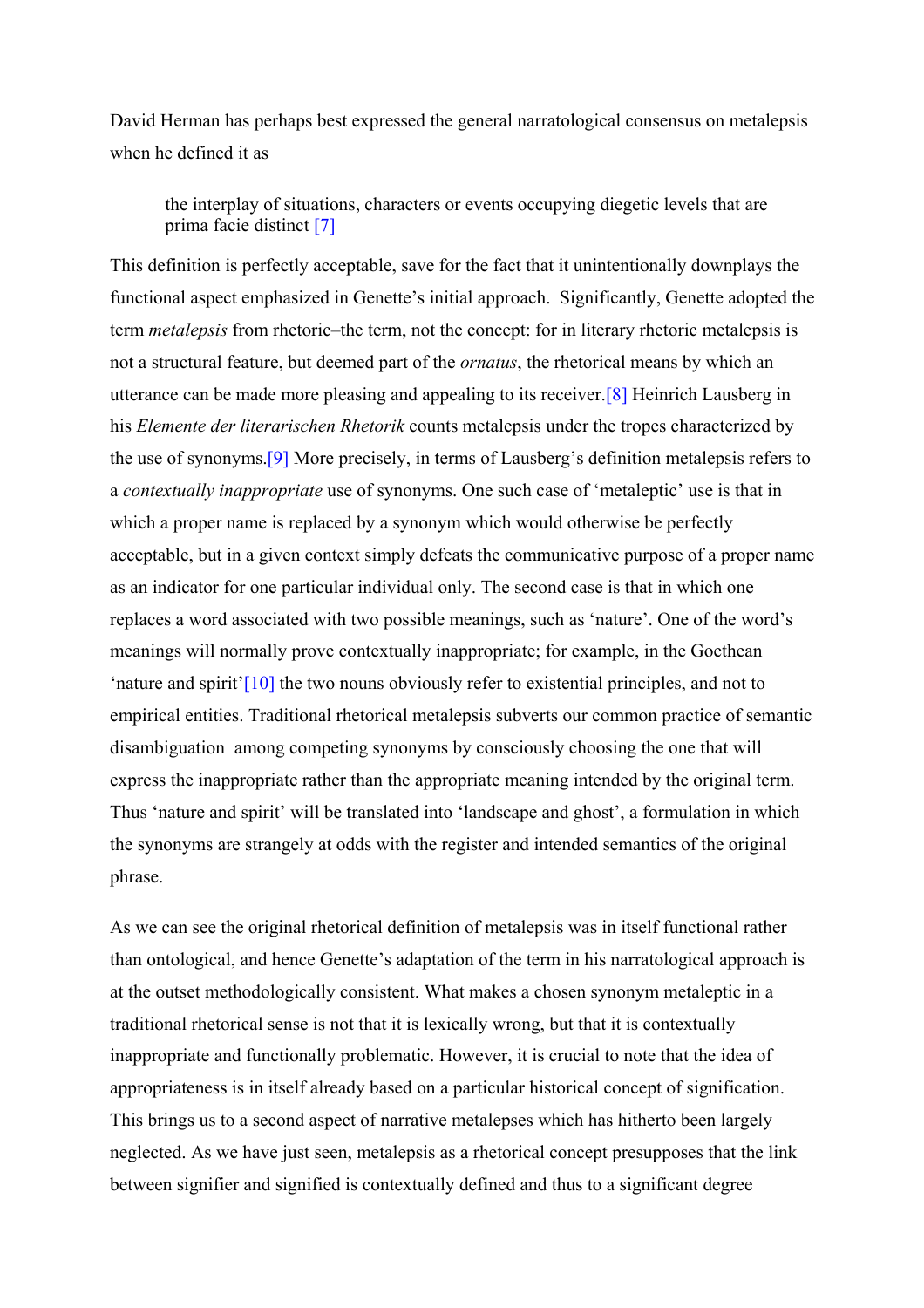arbitrary. The same applies to narrative metalepsis: it is a concept which simply does not work on the basis of a non-arbitrary concept of signification. For example, could Plato, whose poetological convictions stem from a decidedly non-arbitrary concept of signification implied by his idealist ontology, even 'think' something akin to a narrative metalepsis? The answer must clearly be 'no', and this not because of an idiosyncratic disregard for fiction. The impossibility to appreciate metaleptic aesthetic effects is anything but a whimsical peculiarity in Plato; in fact it is a perfectly logical consequence of the ontological and semiological presuppositions on which a Platonian universe is based.

Our situation today is exactly the obverse. Indeed, representational metalepses in art are quite fashionable because we deem them 'meaningful' in a more abstract sense and enjoy playful self-referentiality. Since Aristotle's' *Poetics* we have grown accustomed to the idea that statements made under the condition of fictional representation are exempt from tests for prepositional truth. At the same time, one would assume that it is precisely our voluntary abandonment of the criterion of referentiality which makes us all the more dependant on that of consistency—and logical consistency, it seems, is precisely what narrative metalepsis negates. The same of course applies to *myse en abyme*. In fact, one of the consequences of looking at metalepsis's formal properties is the realization that the distinction between *mise en abyme* and *metalepsis* concerns mainly the level of apparentness and unavoidability which the aporia assumes in a particular work. In other words, *mise en abyme* is simply a fully-blown, fully implemented instance of the type of paradox already implied in even the weakest case of metalepsis. In a formal model the distinction can thus be ignored, whereas it must certainly remain crucial to the design of typologies, as well as to descriptions and interpretive analyses of empirical examples in aesthetic artifacts.

Apart from Genette the original functional definition of the concept's predecessor in rhetoric has hardly played a role in narratology; one has generally preferred to explicate the aporetic design characterizing the phenomenon of metalepsis in two other regards:

a) in terms of ontological order, i.e. as an aporetic narrative statement negating the absolute validity of *ontological* distinctions among existential levels in worlds;

b) in terms of theory of communication, i.e. as an aporetic narrative statement leading to the identification of *communicative roles* normally considered as distinct.

 Narratological approaches to metalepsis accordingly vary in terms of goals and methodologies; figure 1 attempts to systematize these: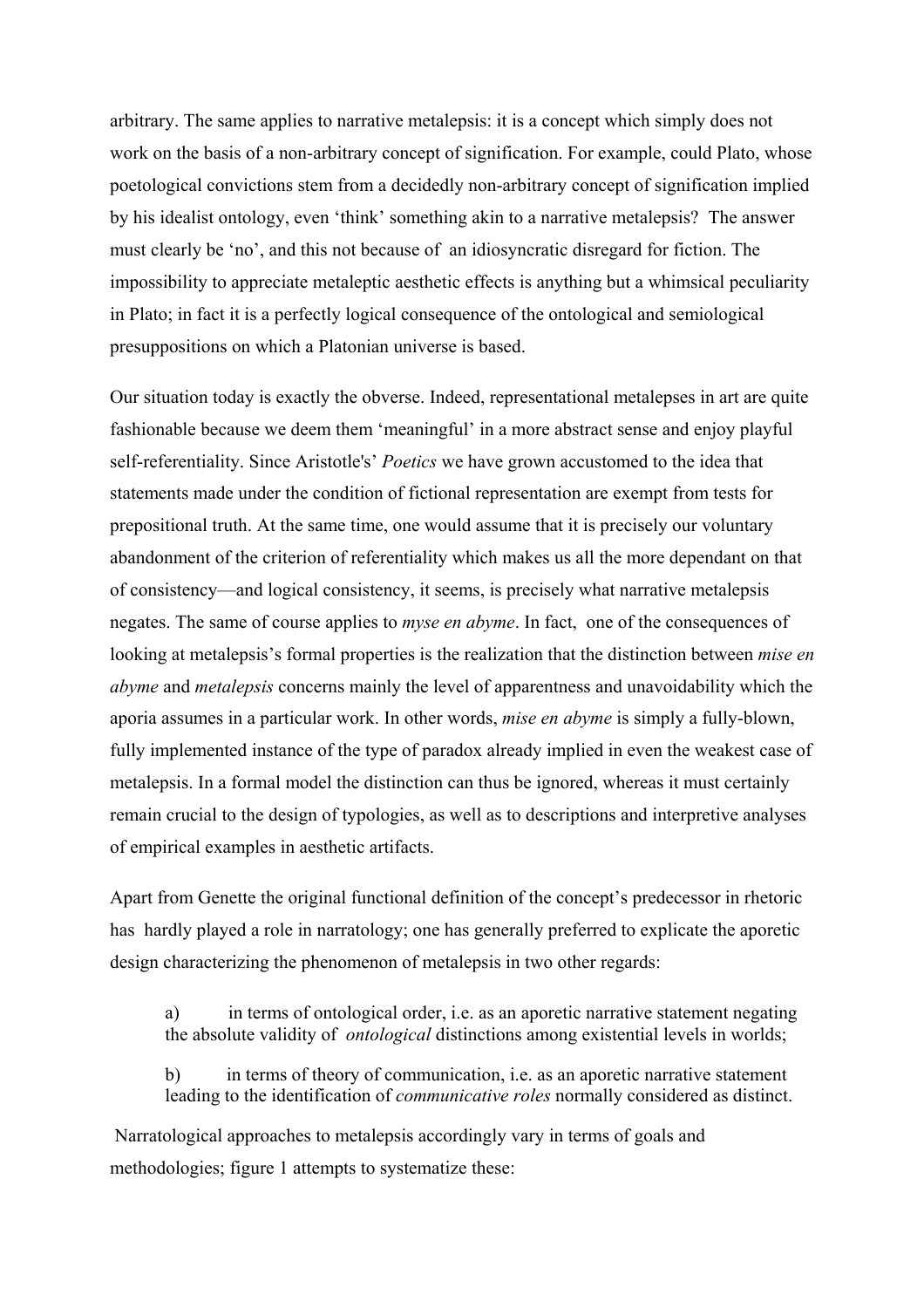

Figure 1: System of narratological approaches to metalepsis

 Against this background I will now propose an explication of metalepsis that focuses on its consequences for the *communicative contract* entered into by author, narrator and reader of fictional narratives, a contract which in turn presupposes the validity of an even more fundamental—though mostly implicit—agreement which one might call the *representational contract*. The underlying hypothesis is that this contract is negated by metalepsis, but can be 'normalized' (restituted) by certain subsequent operations. The methodological consequence, therefore, is that metalepsis should not–as the ontological approach implies–be conceptualized as an absolute phenomenon, but rather as a case of representation turned self–referential in the extreme.

Methodologically my approach is closely related to that of Tom Kindt and Hans-Harald Müller whose contributions to the current volume are based on the similar considerations of principle. Kindt explicates the Gricean background to the notion of *communicative contract* and proceeds to compare metalepsis to other narrative procedures that tend to call this contract into question; his aim is to outline potential strategies of 'normalization' that are specific to metalepsis, as opposed to those pertaining to other forms of narrative anomalies, and particularly to narratorial unreliability. Müller presents a case study in which the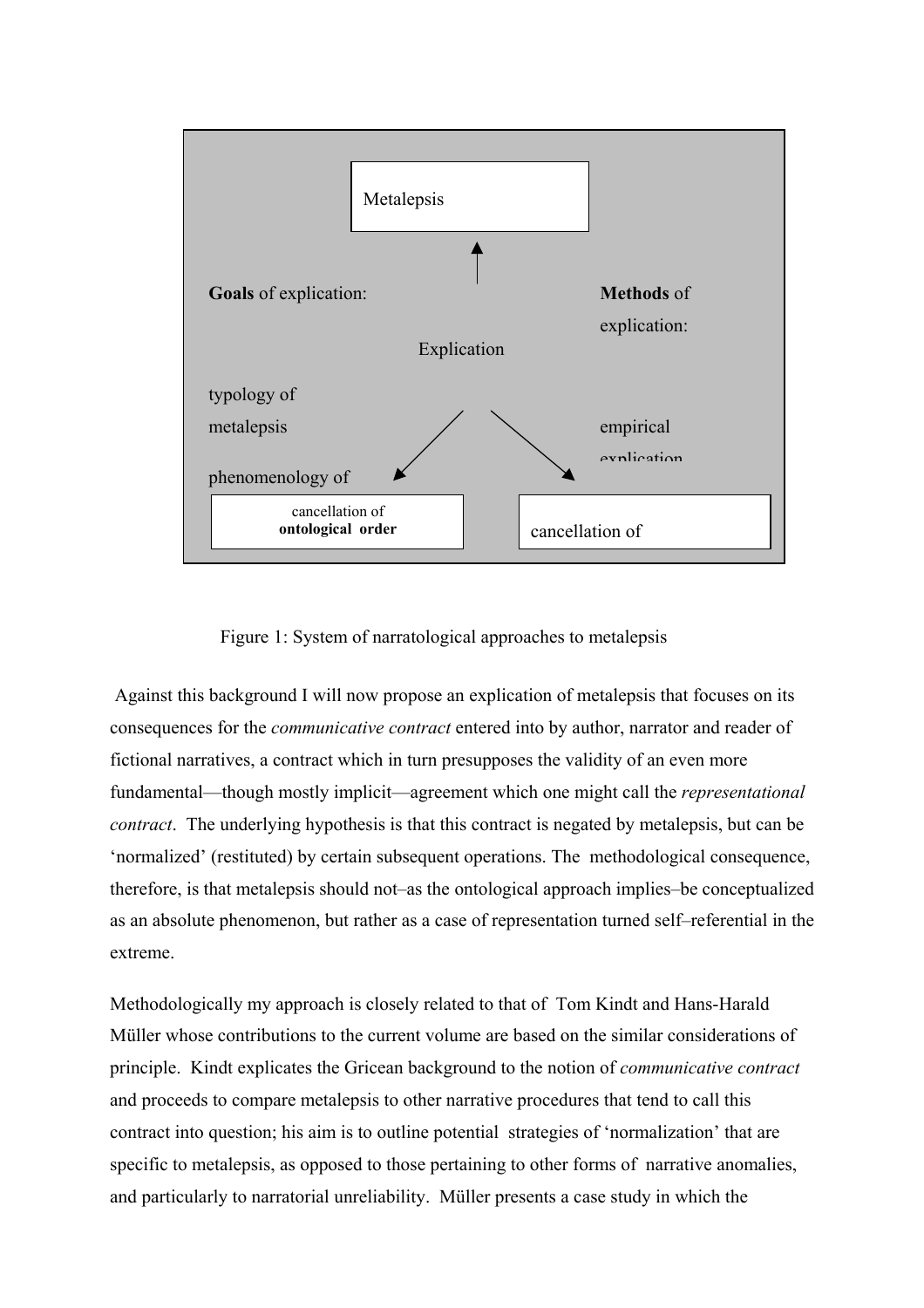'narrative output' (Dällenbach) of a particular metaleptic novel (Leo Perutz' *Die dritte Kugel*) is evaluated in terms of competing and mutually exclusive reconstructions of the narrated events offered indiscriminately to its readers by the text. In other words, Müller's approach demonstrates how metalepsis can work as a kind of salvatory clause retrospectively inserted into the communicative contract, a clause which expressly licenses ambiguity on the base level of the interpretatively reconstructed *histoire* and thereby waves the hermeneutic postulate that any global interpretation presupposes a successful disambiguation of the interpreted material at base level.

My own approach is somewhat more abstract. I will attempt to identify the minimal logic conditions under which metalepses can occur, and the maximum complexity which it can reach, and will then try to illustrate the pragmatic constraints which are placed on metaleptic constructs. I will proceed by first giving a rather abstract formal definition of metalepsis in the form of a computer algorithm, and then activating that algorithm to test it for its boundary conditions. This approach basically reconceptualizes the narrative phenomenon as an *algorithmic* one, tests its functionality and limitations and then returns to a philosophical evaluation in which the implications of metalepsis for the representational contract are briefly considered. The overall methodological signature of my approach is that of humanities computing: a research praxis which is based on the belief that the reconceptualization of humanities' phenomena in a foreign methodological paradigm will help us to discover new aspects to old problems.[[11\]](#page-19-10)

## **II. Towards a computational model of metalepsis**

In designing a formal model of metalepsis it is vital to note that metaleptic phenomena are by no means restricted to the aesthetic domain.[\[12\]](#page-19-11) Let us look at mathematics for example (geometry, to be more precise), bearing in mind that the drawing of parallels between mathematics and literary science—in fact, of parallels between mathematics and anything for that matter—is risky. However, the translation of a mathematical theorem into a speculative metaphor may be permissible as long as we conceive of it not as an explanation, but as a *heuristic* employed for the purpose of reconceptualizing our understanding of "metalepsis", and I beg the reader to take it in this sense.[\[13\]](#page-19-12)

One particularly relevant case is that of the analogy between metalepsis and theoretical objects such as the Möbius strip which visualizes August Ferdinand Möbius's (1790-1868) theorem of a one-sided surface (figure 2),[[14\]](#page-19-13) or that of the less well-known Klein bottle, a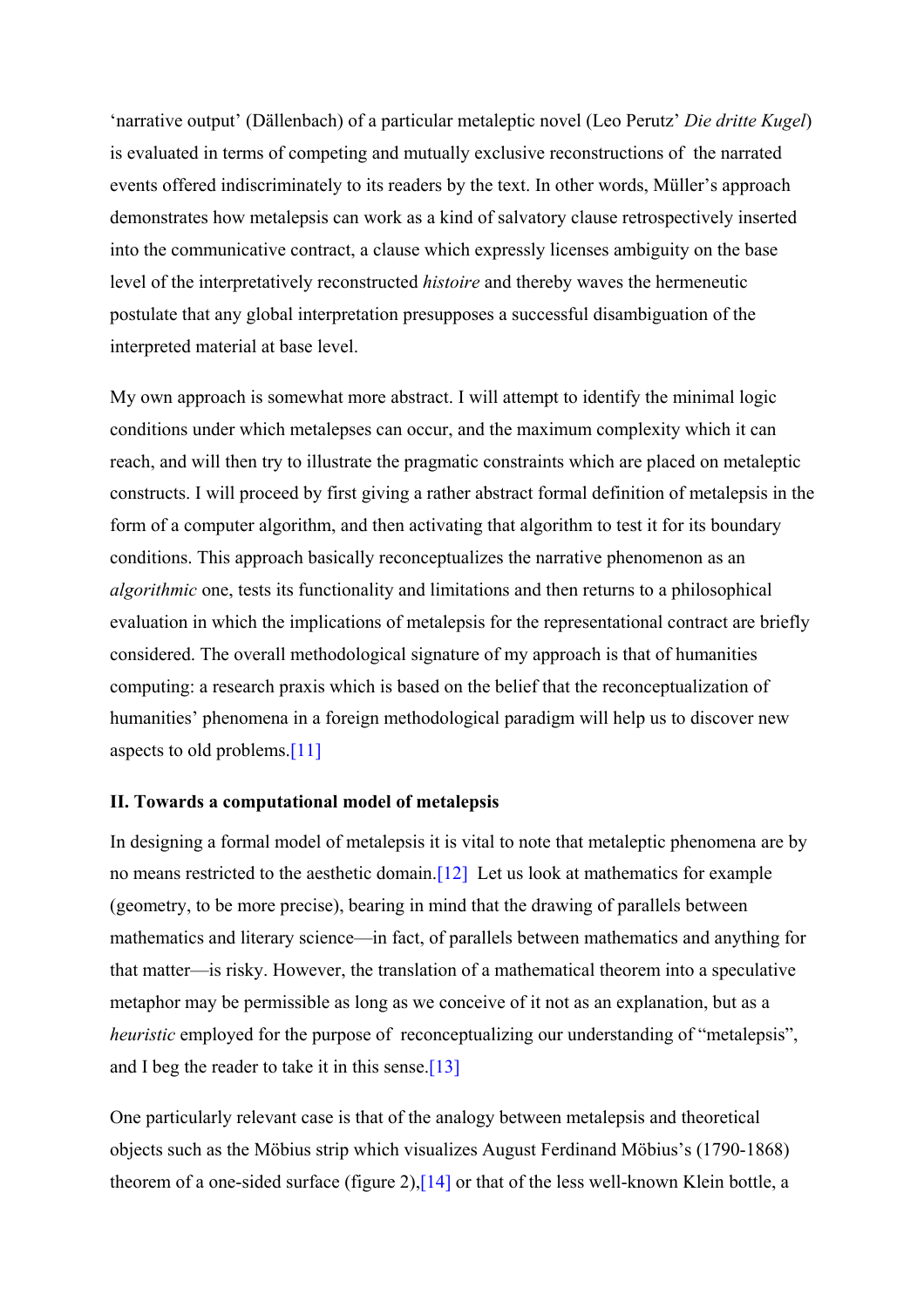theoretical object named after the German mathematician Felix Christian Klein (1849-1925) that attempts to illustrate the idea of a three-dimensional continuum that feeds back into itself (figure 3).



Figure 2: Möbius strip



Figure 3: Klein bottle<sup>[[15\]](#page-19-14)</sup>

 These playful theoretical objects serve to illustrate an epistemological problematic encountered even in the hardest of natural sciences, that is, in modern physics. It was Heisenberg who realized that according to the theory of quantum mechanics, you can either gather precise knowledge about a particle's impulse, or about the particle's spatial position. To have both at the same time is not possible, because the observer is necessarily involved in the process of observation. Or, as Wolfgang Pauli put it in a letter to Heisenberg:

Man kann die Welt mit dem p-Auge und man kann sie mit dem q-Auge ansehen, aber wenn man beide Augen zugleich aufmachen will, dann wird man irre.[[16\]](#page-19-15)

 In epistemological terms this is indeed what metalepsis amounts to: a case of being instructed to 'open both eyes at the same time'. One eye is needed to orientate ourselves on the level of discourse, and one to orientate ourselves within the world represented by it. The problem of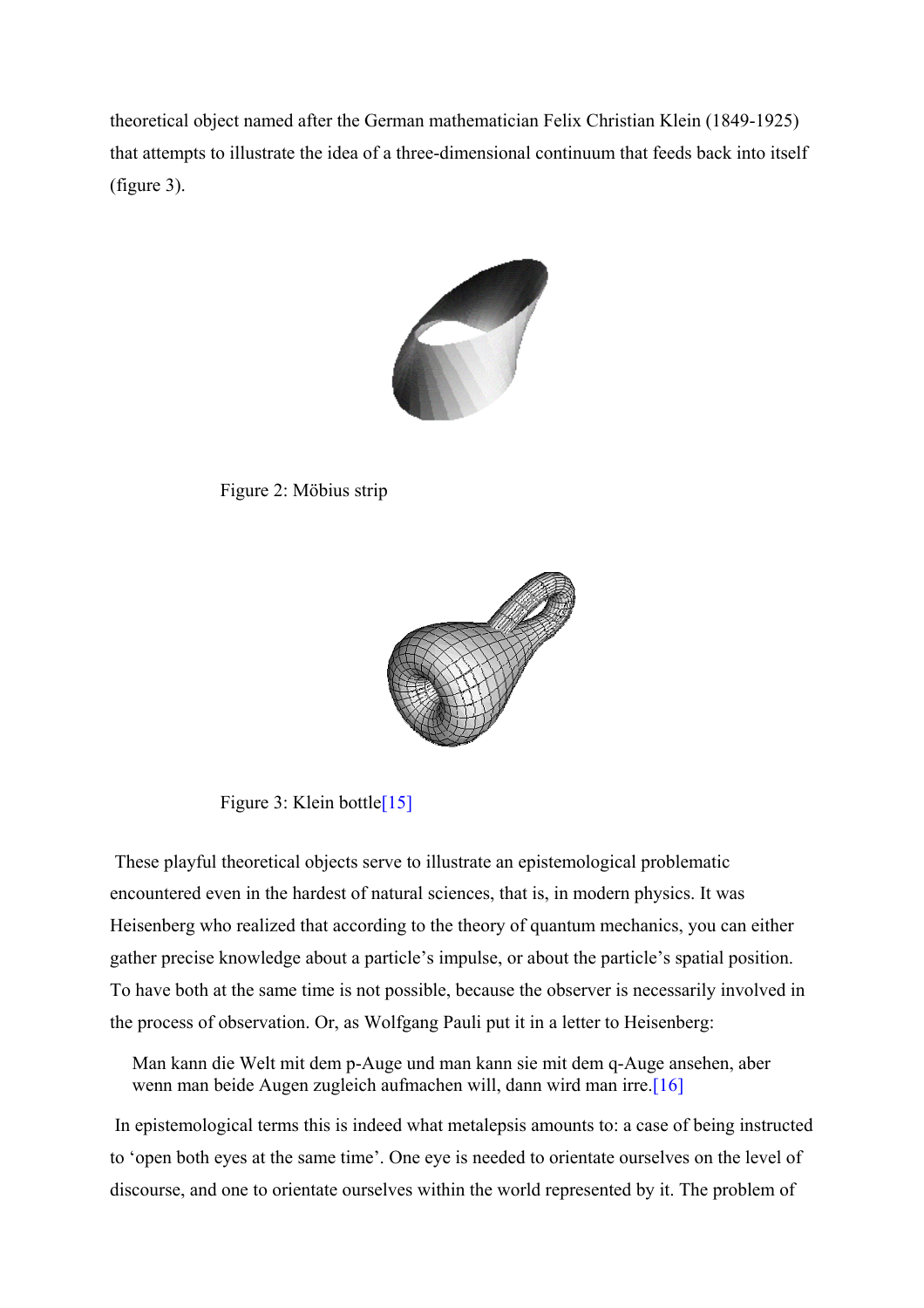an impossible logic double-focus has troubled other disciplines as well; Wittgenstein's

*Tractatus* for example approaches it from an analytical angle and states:

Der Satz kann die gesamte Wirklichkeit darstellen, aber er kann nicht das darstellen, was er mit der Wirklichkeit gemein haben muß, um sie darstellen zu können – die logische Form. Um die logische Form darstellen zu können, müßten wir uns mit dem Satze außerhalb der Logik aufstellen können, das heißt außerhalb der Welt.[[17\]](#page-19-16)

The same dilemma underlies Gödel's famous mathematical problem, formulated in the so-

called *Incompleteness Theorems*[\[18\]](#page-19-17), and it reoccurs in yet another variant in Computer

Science in the context of what is known as the *Halting Problem*. A current encyclopaedia

definition describes it as follows:

The halting problem is a decision problem which can be informally stated as follows:

*Given a description of an algorithm and a description of its initial arguments, determine whether the algorithm, when executed with these arguments, ever halts (the alternative is that it runs forever without halting).*

Alan Turing proved in 1936 that there is no general method or algorithm which can solve the halting problem for all possible inputs.

The importance of the halting problem lies in the fact that it was the first problem to be proved undecidable. Subsequently, many other such problems have been described; the typical method of proving a problem to be undecidable is to reduce it to the halting problem.[\[19\]](#page-19-18)

 Marie-Laure Ryan, in her contribution to this volume, explains the relevance of the 'Halting Problem'-theorem for our understanding of metaleptic constructs in greater detail. What will be presented now is a practical example for a 'metaleptic machine' (Ryan) fundamentally affected by the halting problem: a computer algorithm that attempts to resolve the irresolvable representational problem of metalepsis. What will make this attempt at the impossible interesting to us not that it will fail—we know that right from the outset—but *how and why* it fails. This will hopefully shed some new light on our subject matter.

The task of our program shall be to generate a verbal representation of the famous sketch *Drawing* (1948) by Dutch artist Maurits Cornelius Escher (1898-1972), perhaps one of the best illustrations of the principle of metalepsis in that it visualizes the representational and the ontological aporia in one: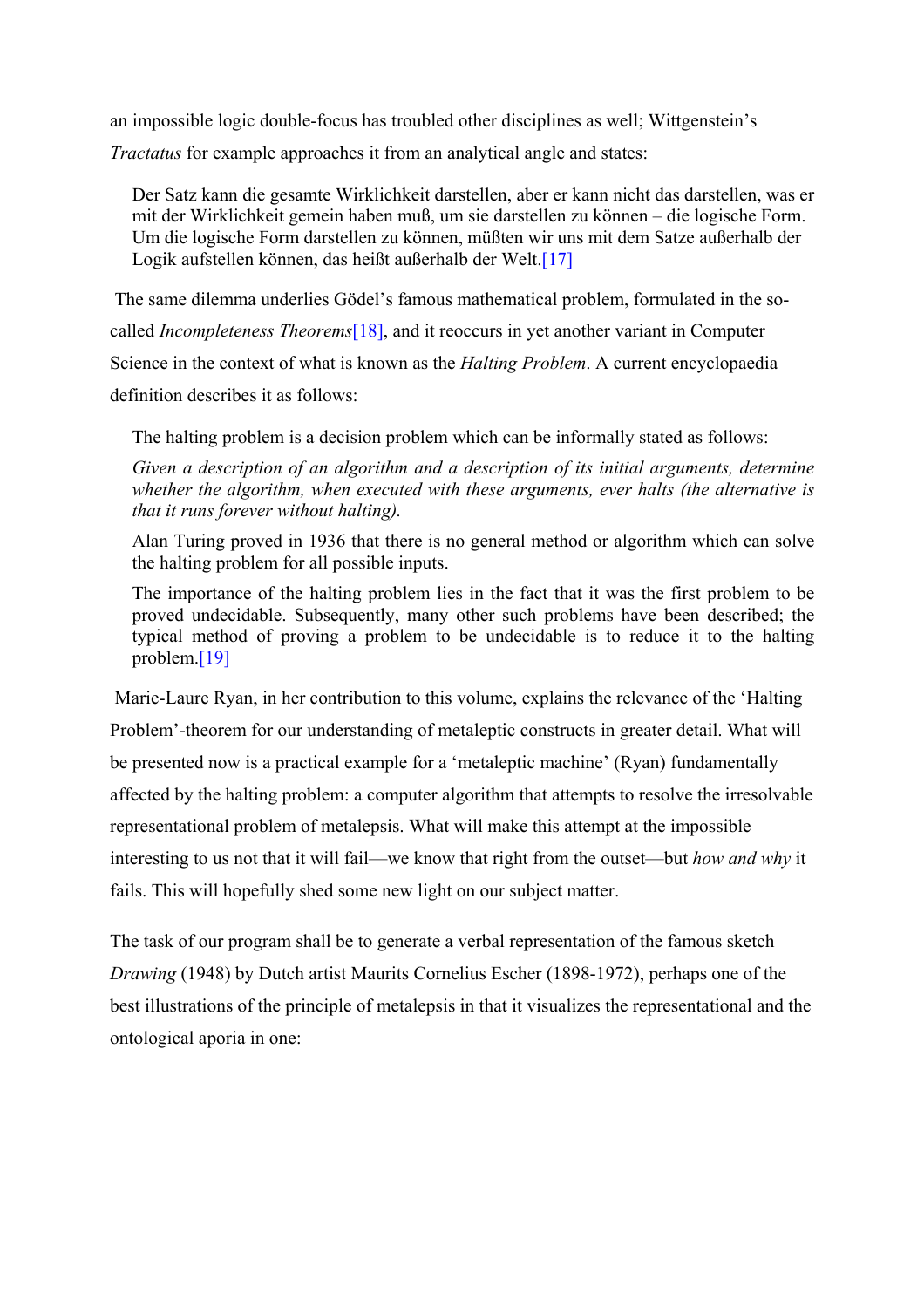

Figure 4: M.C.Escher: *Drawing* (1948)

 Does the left hand draw the right hand, or is it the other way round? And which of the two hands is more 'real'? The question is impossible to answer, it seems, but let us try and forward it to the computer nevertheless. In order to do so, we need to feed the computer some data as well as some instructions. In this case data and instructions will both be contained in a little program which I wrote for this purpose, the *Metalepticon*. The program consists of two types of statements: statements about *facts* and about *rules*. These two classes are defined as follows:

- *facts* are true statements about the representational system; i.e. Escher's drawing
- *rules* determine how *facts* may be (re-)combined in order to interpret that system

*Facts* and *rules* represent the entire information about the representational system and its potential interpretations which we will make available to the *Metalepticon*. Once this virtual machine has 'read' (compiled) the input we will ask it to start processing it and generate output, that is, to combine the facts according to the rules and draw inferences, thus generating meta-representations or 'knowledge' about the representational system embodied in Escher's 'hand draws hand'-etching. We will proceed in a step-by-step fashion before eventually asking the *Metalepticon* to generate *all* logically consistent inferences that can be derived from its input. Here now is the actual program, written in standard PROLOG syntax (see next pages):[\[20\]](#page-19-19)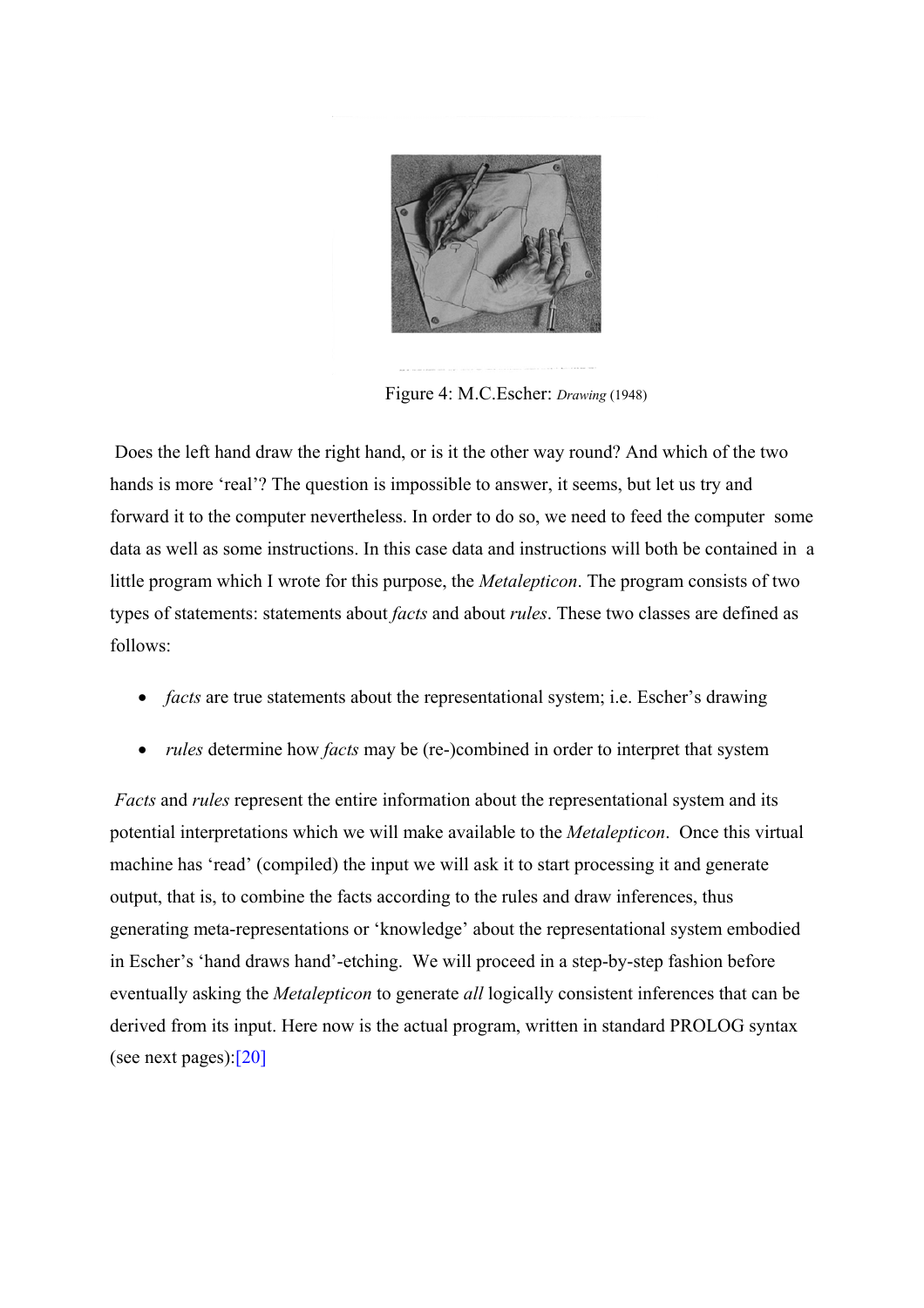% Metalepticon v.1

% JCM - 01.07.2003

% Facts

- $\%$
- % Facts known to the narrative system can be represented in 2 ways:

 $%$  From the left perspective = index 1

 agent(1,`Left hand draws`). object(2,`right hand`).

 $%$  From the right perspective = index 2

 agent(2,`Right hand draws`). object(1,`left hand`).

- % Rules
- % ———————————————————————
- % Two rules define the system's representational functions:

% 1. The rule for generating simple representations

representation(Narrator, Narrated):-

 agent(AgentDomain,Narrator), object(ObjectDomain,Narrated), AgentDomain  $=\equiv$  ObjectDomain.

% 2. The rule for generating nested *meta-representations*

meta-representation(MetaNarrator, Narration):-

agent(MetaDomain,MetaNarrator),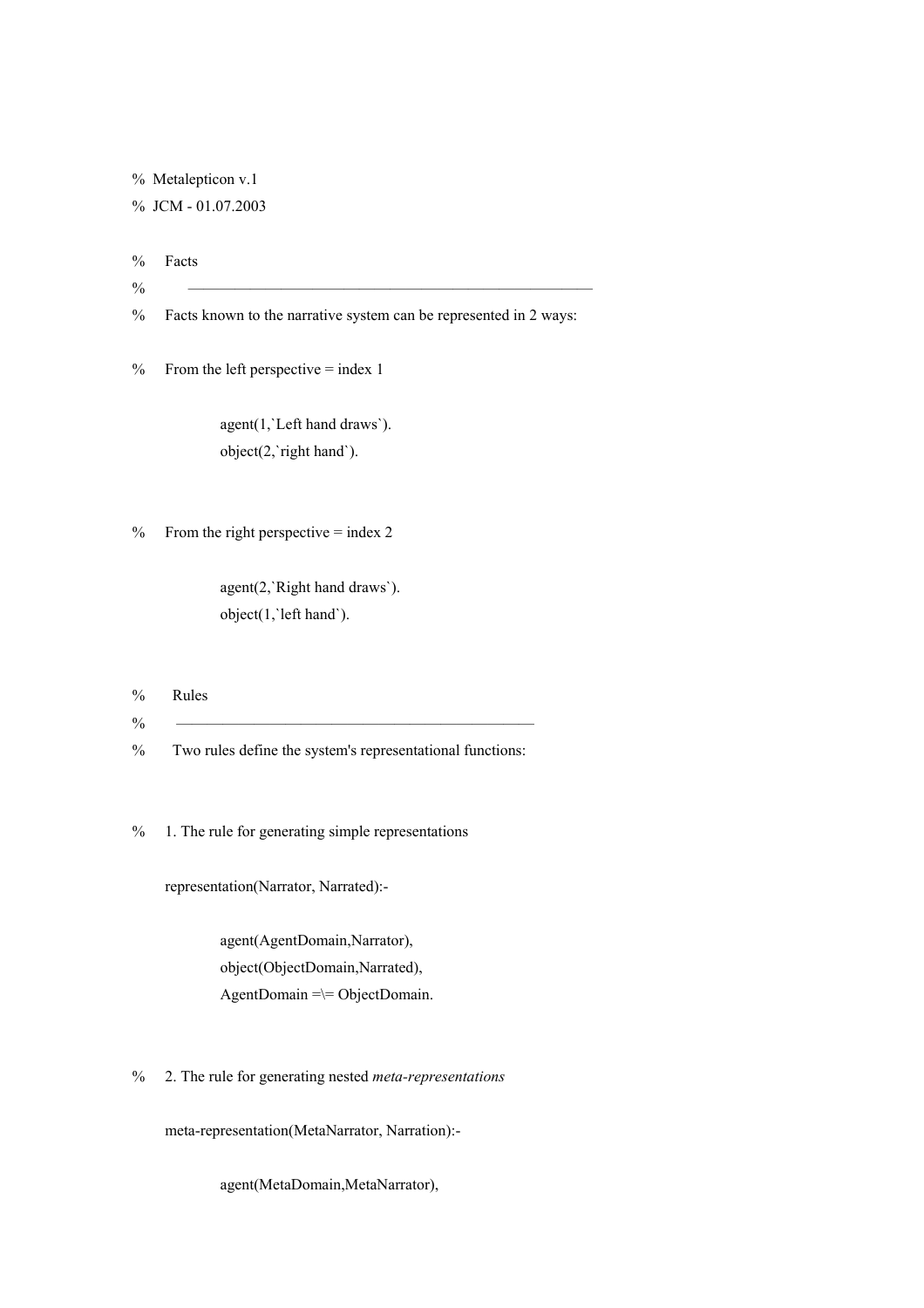representation(Narrator, Narrated), agent(AgentDomain,Narrator), object(ObjectDomain,Narrated),

 Narration = how(Narrator, Narrated), NarrationDomain = MetaDomain-1,

% the following adds any *narration* identified as *object* of a *meta-narration* to the

% known facts

assertz(object(NarrationDomain,(how(Narrator,Narrated)))).

Running the *Metalepticon* code will essentially amount to finding out what the concrete value or 'meaning' of its variables might be. In other words, all the program does is to try and slot the *facts* which it has received as input into the position of the variables while at the same time respecting all the *rules*.[\[21\]](#page-19-20) In our experiment we have proceeded in three steps, instructing the computer to resolve three different questions:

 (1) "On the level of *representation*, who can assume the roles of *narrator* and *narrated* in Escher's representational system?" – This question is the natural language equivalent of the *Metalepticon's* first head clause

representation(Narrator, Narrated):-

which is tied to the conditions defined in the remainder of rule 1. In processing our question the *Metalepticon* will produce a total of two possible answers (separated by the ';') as the following screen shot shows: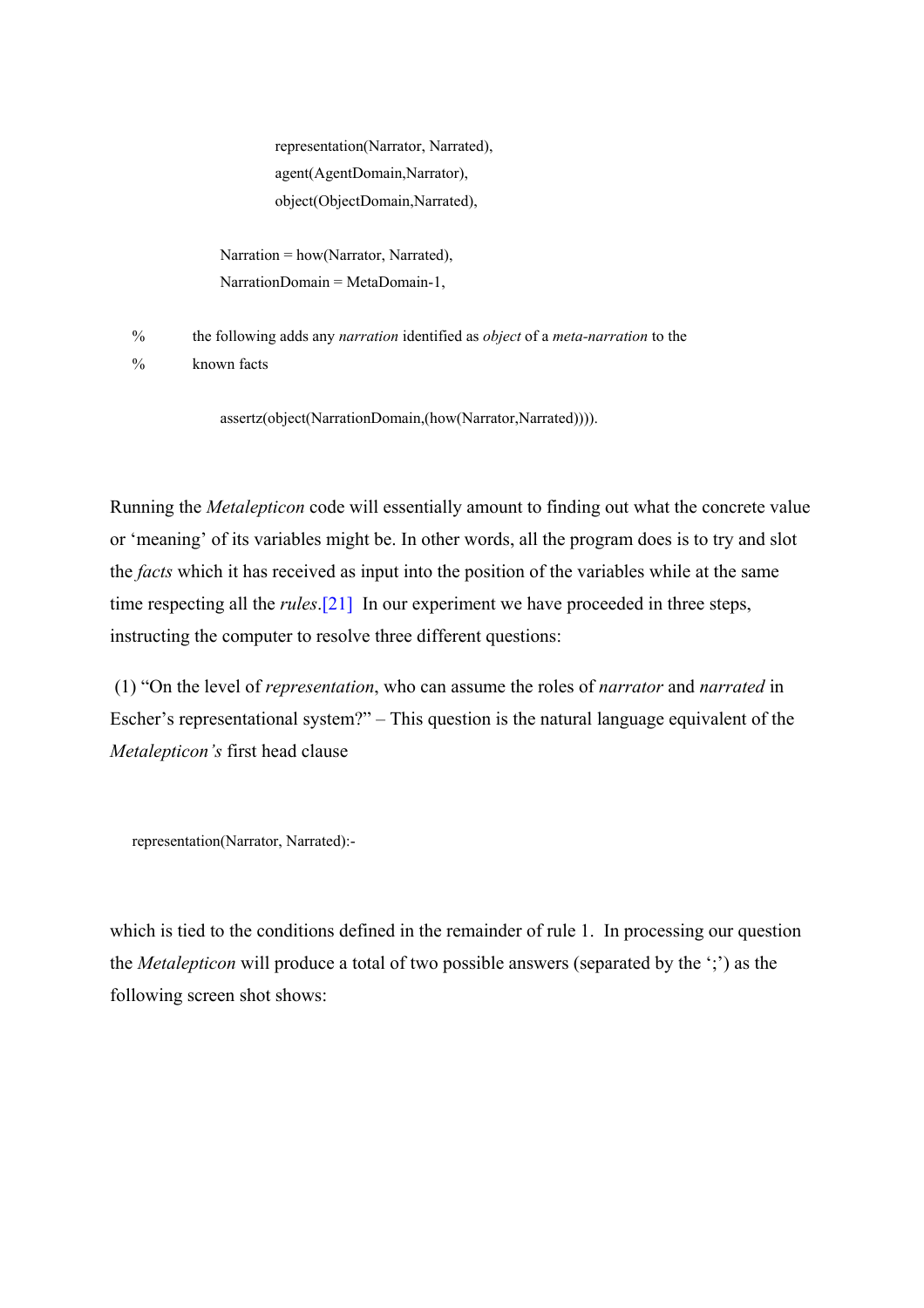```
E WIN-PROLOG
 File Edit Search Run Options Window Help
Ex Console
                                                                                                                                                                                        -|\Box| \times|
                                                                                                                                                                                                   \hat{=}LPA WIN-PROLOG 4.040 - S/N 0011012733 - 14 Apr 2000<br>Copyright (c) 2000 Logic Programming Associates Ltd<br>Licensed To: Dr. J C Meister<br>B=64 L=64 R=64 H=255 T=394 P=1234 S=63 I=64 O=64 Kb
# Debugging mode switched to off
|| ?-<br>|# 0.00 seconds to consult metalepticon.pl [d:\data\data lokal\pl-files\metalepsis\]<br>| ?- representation(Narrator,Narrated) .<br>|Narrator = `Left hand draws` .<br>|Narrated = `right hand` ;
Narrator = `Right hand draws` ,<br>Narrated = `left hand`
 1.7 - 1\left| 4 \right|
```
Figure 5: *Metalepticon* after processing of 1<sup>st</sup> query

(2) "On the level of *meta-representation*, who can assume the roles of *Meta-Narrator* and *Narration* in Escher's representational system?" – This question is the natural language equivalent of the *Metalepticon's* head clause

meta-representation(Meta-narrator, Narration):-

which is tied to the conditions defined in the remainder of rule 2. In processing this second question the *Metalepticon* will also produce an answer. By re-iterating the query we can ask it to find the second possible unique answer, then the third, fourth, fifth and so on. Here is the result: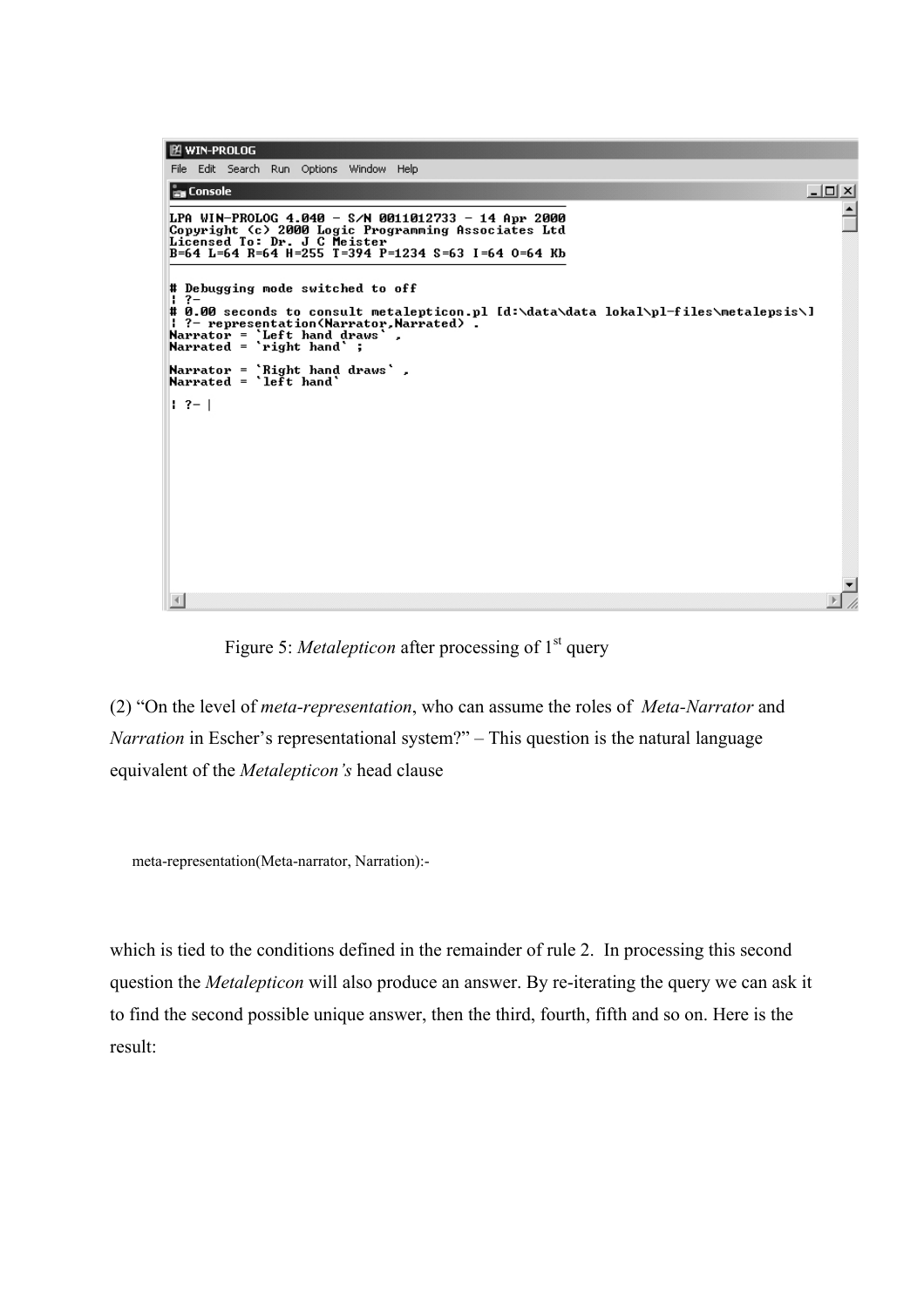```
图 WIN-PROLOG - [Console]
                                                                                                                                                                                               -|E| \timesFile Edit Search Run Options Window Help
                                                                                                                                                                                               -|<sub>z</sub>| \times |\overline{\phantom{a}}LPA WIN-PROLOG 4.040 - S/N 0011012733 - 14 Apr 2000<br>Copyright (c) 2000 Logic Programming Associates Ltd<br>Licensed To: Dr. J C Meister<br>B=64 L=64 R=64 H=255 T=394 P=1234 S=63 I=64 O=64 Kb
# Debugging mode switched to off
| ?-<br># 0.00 seconds to consult metalepticon.pl [d:\data\data lokal\pl-files\metalepsis\]<br>| ?- representation(Narrator,Narrated) .<br>Narrator = `Left hand draws` ,<br>Narrated = `right hand` ;
Narrator = `Right hand draws` ,<br>Narrated = `left hand`
: ?- meta-representation(MetaNarrator, Narration).<br>MetaNarrator = 'Left hand draws' ,<br>Narration = how('Left hand draws','right hand') ;
MetaNarrator = `Left hand draws` .<br>Narration = how(`Right hand draws`,`left hand`) ;
MetaNarrator = `Left hand draws` ,<br>Narration = how(`Right hand draws` ,how(`Left hand draws`,`right hand`>) ;
MetaNarrator = 'Left hand draws' .<br>Narration = how('Right hand draws' how('Right hand draws','left hand'>> ;
MetaNarrator = `Left hand draws` .<br>Narration = how(`Right hand draws`.how(`Right hand draws`.how(`Left hand draws`.`right hand`>>> ;
MetaNarrator = 'Left hand draws' .<br>Narration = how(`Right hand draws`,how(`Right hand draws`,how(`Right hand draws`,`left hand`>>> ;
MetaNarrator = `Left hand draws` .<br>Narration = how(`Right hand draws`,how(`Right hand draws`,how(`Right hand draws`,how(`Left hand draws`,`right hand`>>>> ;
MetaNarrator = `Left hand draws` ,<br>Narration = how(`Right hand draws`,how(`Right hand draws`,how(`Right hand draws`,how(`Right hand draws`,`left hand`>>>> ;
MetaNarrator = `Left hand draws` ,<br>Narration = how(`Right hand draws`,how(`Right hand draws`,how(`Right hand draws`,how(`Right hand draws`,how(`Left hand draws`,
MetaNarrator = `Left hand draws` ,<br>Narration = how(`Right hand draws`,how(`Right hand draws`,how(`Right hand draws`,how(`Right hand draws`,how(`Right hand draws`
MetaNarrator = `Left hand draws` ,<br>Narration = how(`Right hand draws`,how(`Right hand draws`,how(`Right hand draws`,how(`Right hand draws`,how(`Right hand draws`
MetaNarrator = `Left hand draws` ,<br>Narration = how(`Right hand draws`,how(`Right hand draws`,how(`Right hand draws`,how(`Right hand draws`,how(`Right hand draws`
MetaNarrator = 'Left hand draws',
                                                                                                                                                                                                    ъË
```
Figure 6: *Metalepticon* while processing of  $2<sup>st</sup>$  query

 As one sees it proves difficult to find out *how many* possible answers there actually are: every time we issue the repeat command, an ever deeper-nested structure will be generated. Since we don't want to waste our time pressing the repeat key millions of times we will take a shortcut by issuing a new command:

 (3) "Generate *all* possible answers for the following question: 'On the level of *metarepresentation*, who can assume the roles of *Meta-Narrator* and *Narration* in Escher's representational system?' " – This command makes use of a particular feature in the PROLOG programming language used for the *Metalepticon*, namely the possibility to force the program to generate a list of all correct unique answers to a given problem. For reasons soon to become apparent I have termed this clause the *go\_crazy*- command:

go\_crazy:-

findall(X,meta-representation(MetaNarrator,Narration),List).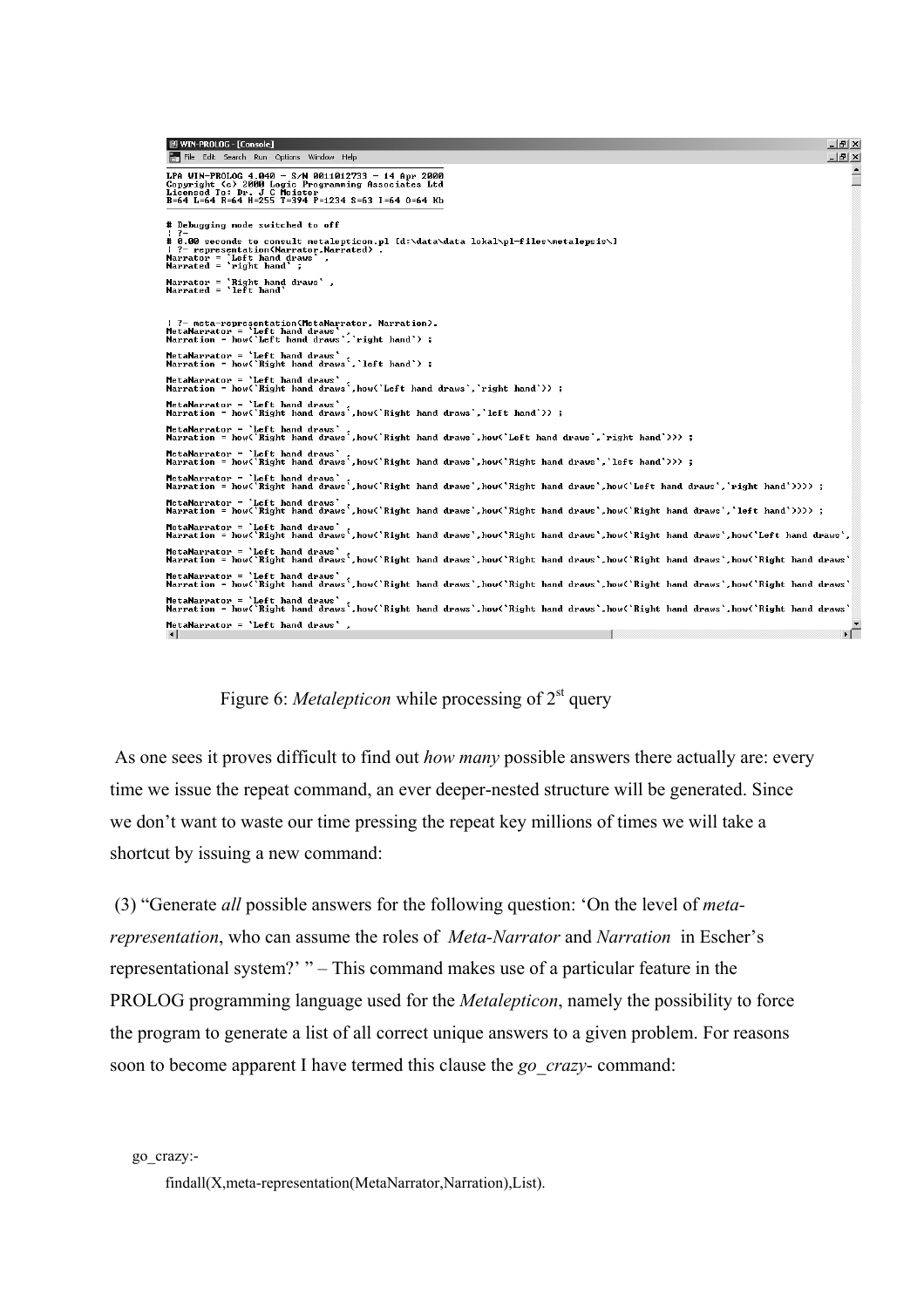If we instruct the machine to execute this command the machine will (sooner or later, depending on the hardware used) abort the *Metalepticon* and report that it has confronted an error. Its screen will then look like this:



Figure 7: *Metalepticon* after processing of 3<sup>rd</sup> query

Consulting our on-line help about the mysterious 'Error 6' that caused the program to abort execution we will learn the following:



Figure 8: On-line information on PROLOG error 6

What has happened here? The machine, for all its computational power, seems to have hit a wall. However, it is important to note the exact nature of its problem, for contrary to what one might initially think the machine is not just engaged in inescapable recursion, a so-called infinite loop. In a classic condition of infinite looping the computer will generally not be able to even *begin* to output relevant results: caught in an inescapable recursion of processing logic, it will be forced to keep on stacking processing instructions on top of each other. This will eventually lead to an error whose effect is similar–the program will crash–but conceptually different, a so-called *stack overflow*. In PROLOG, the *stack* is a virtual segment of the machine's memory which is reserved for storage of dynamically generated processing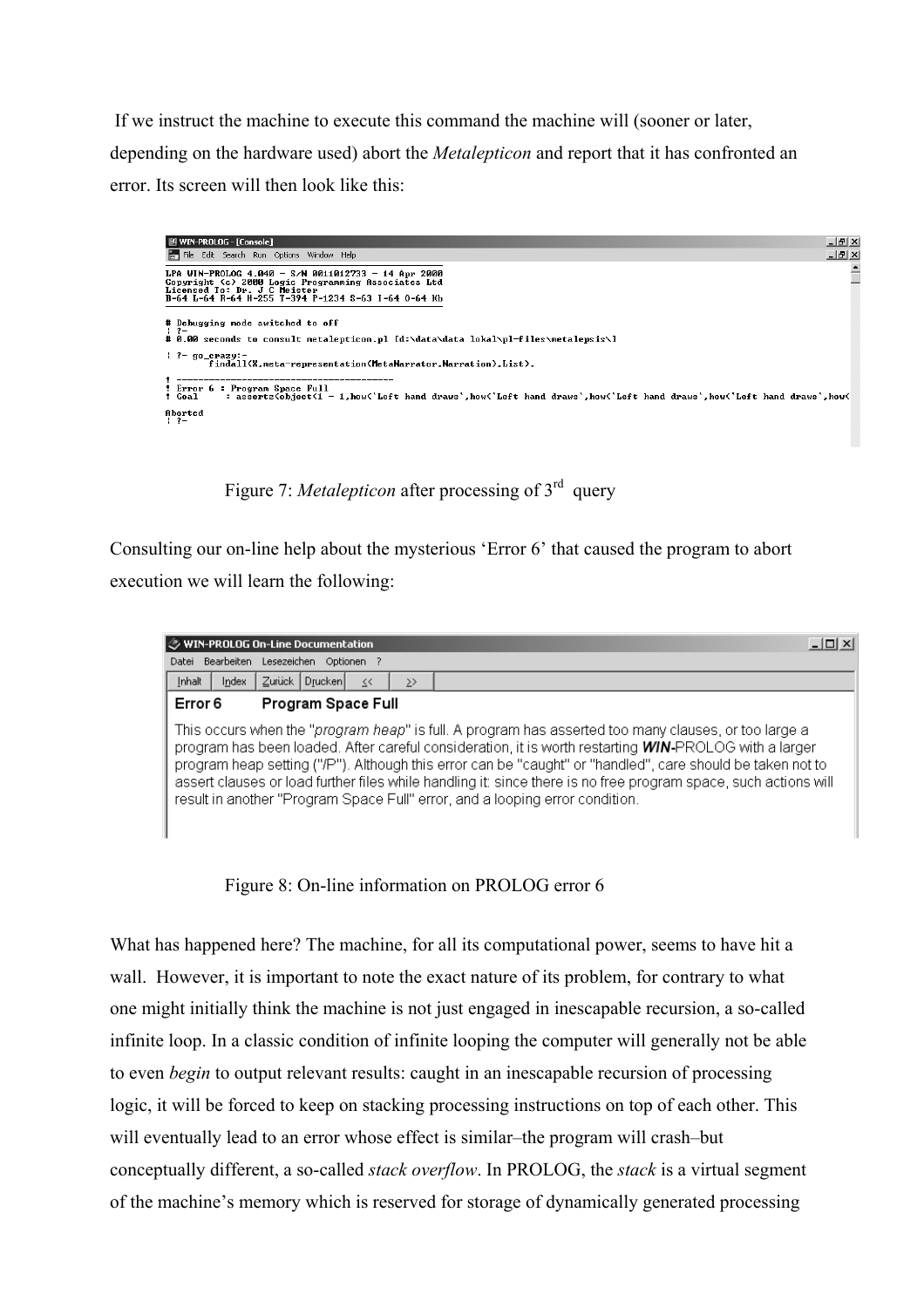instructions, whereas the *heap* is that part of the memory which is used to store the original program and input data itself, as well as the interim results which it may dynamically generate and will temporarily store so that they may be reused by a recursive instruction at a later stage, until the end result is finally handed over to the output stream: normally a disk drive, a screen or a printer; in other words: some form of external representation device.[\[22\]](#page-19-16)

Looking at the enormous amount of nested structures generated by the algorithm we realize that the *Metalepticon's* problem is that command (3) forces it to generate an indefinite amount of output which, at the same time, is also considered an interim result. It is this latter category that poses the problem; the machine simply cannot 'keep in mind' all the interim results. This is what our on-line help refers to by telling us that "the program has asserted too many clauses." What exactly does this mean? According to the *Metalepticon's* second rule, every result which the computer generates is immediately fed back into its own knowledge base, thus creating a new clause or *fact* which the machine needs to take into consideration thereafter. In other words, it is *the dynamic nature* of the *Metalepticon* which ultimately causes the problem, not necessarily its self referential design per se because, as the second run of the program has demonstrated, despite recursion the program *will* produce a finite number of results as long as it is given a finite number of *facts*.[\[23\]](#page-19-21) However, once we instruct the *Metalepticon* to reinterpret every computationally identified correct *statement of fact* as a new *fact* which in itself needs to be computed, it will never be able to reach its halting condition: the program's demands on its *heap* memory keep on expanding, while at the same time ever deeper nested structures wait to be analysed and computed.

From a semiotic point of view the problem of this ever-expanding memory is rooted in the elimination of a stable logical distinction between *statements of facts* (meta-representations) and *facts* (representations). A 'normal' (strictly procedural) computer program would insist on resolving this blatant case of ambiguity and simply tell us that something is wrong, either in its own code, or in the data which we input into its knowledge base, and then stop to work. Seen in this light the dilemma of the *Metalepticon* proves to be not that it is too stupid, but rather that it is too intelligent: that it can learn and dynamically expand its knowledge about *facts*, and that it will insist on trying to find answers in the face of a conceptual ambiguity that results from recursion in as much as from reinterpretation. This attempt at 'intelligent' behaviour is what forces our program to fall prey to the metaleptic suspension of the base principle of representation, the principle of fundamental distinction between sign and signified. Had it not been for the inconspicuous last line of program code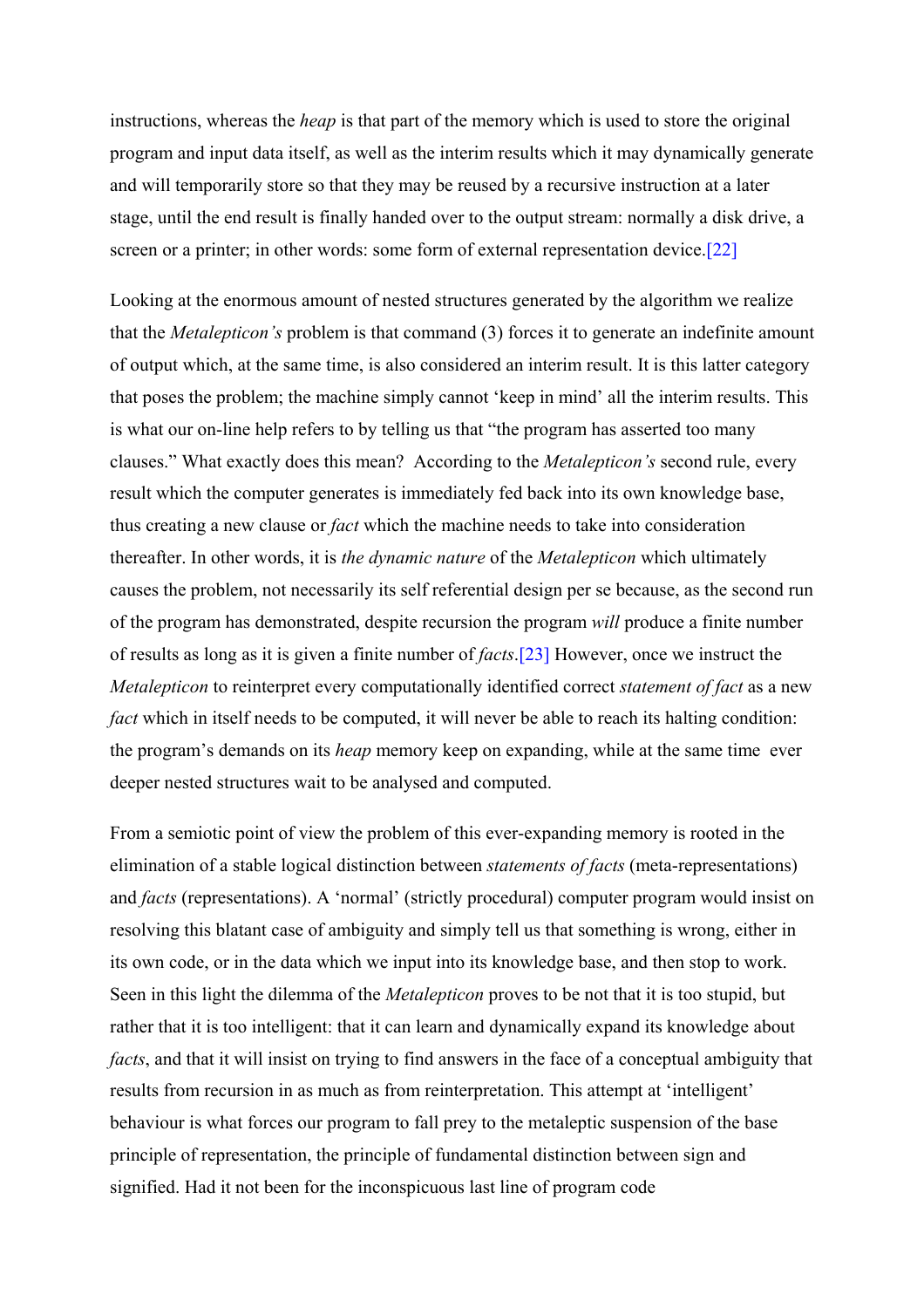assertz(object(NarrationDomain,(how(Narrator,Narrated))))

in which the *assertz*-predicate instructs the machine to behave 'intelligently' and add the newly computed *object*-result to its current knowledge no error would have occurred.

As stated at the outset the *Metalepticon* is merely an experimental modeling device. The interesting question raised by our experiment is not what the machine can handle, but rather how many recursions and what demands placed on our own memory we, the natural observers and cognitive processors of metalepses, are willing to tolerate before we report an error. This is bound to be contingent on various factors, some of an ontogenetic and some of a cultural order; just as some people enjoy Bach's quadruple canons and fugues (which possibly constitute the most intricate self-referential artistic structures to date), while others don't. Such reaction – similar to that owed to the restricted amount of memory available to the *Metalepticon* – is merely the result of pragmatically or conventionally imposed limitations. Knowing how metalepses work, or why our attempts to process them in terms of standard semiotic assumptions cannot, presents only a partial solution.

## **III. The meaning of metalepsis**

Let us rephrase the question, then. What is the point in imposing limitations, of reporting a cognitive and hermeneutic processing error, so to speak? An important semiological and poetological necessity sets the case of a concrete, aesthetically represented and cognitively processed metalepsis apart from that of an abstract formal model of metalepsis like the *Metalepticon*. In reading and watching aesthetic metalepses we consciously choose to 'open both eyes at the same time', yet certainly have no intention of 'going crazy'. Rather than wasting our mnemonic faculties on ever deeper nested structures we will at some point decide that now has come the time to exit from the self-referential loop. It is precisely at this point where we no longer question what and how metalepsis represents something, but rather what metalepsis itself taken as a structure may mean. What, then, could be the *meaning* of metalepsis?

I believe that the metadiegetical 'switch' implied in metalepses is perhaps of a more profound nature than one would normally assume. To understand this we have to realize that in the case of metaleptic paradox, logical consistency—or rather, inconsistency—is precisely not a matter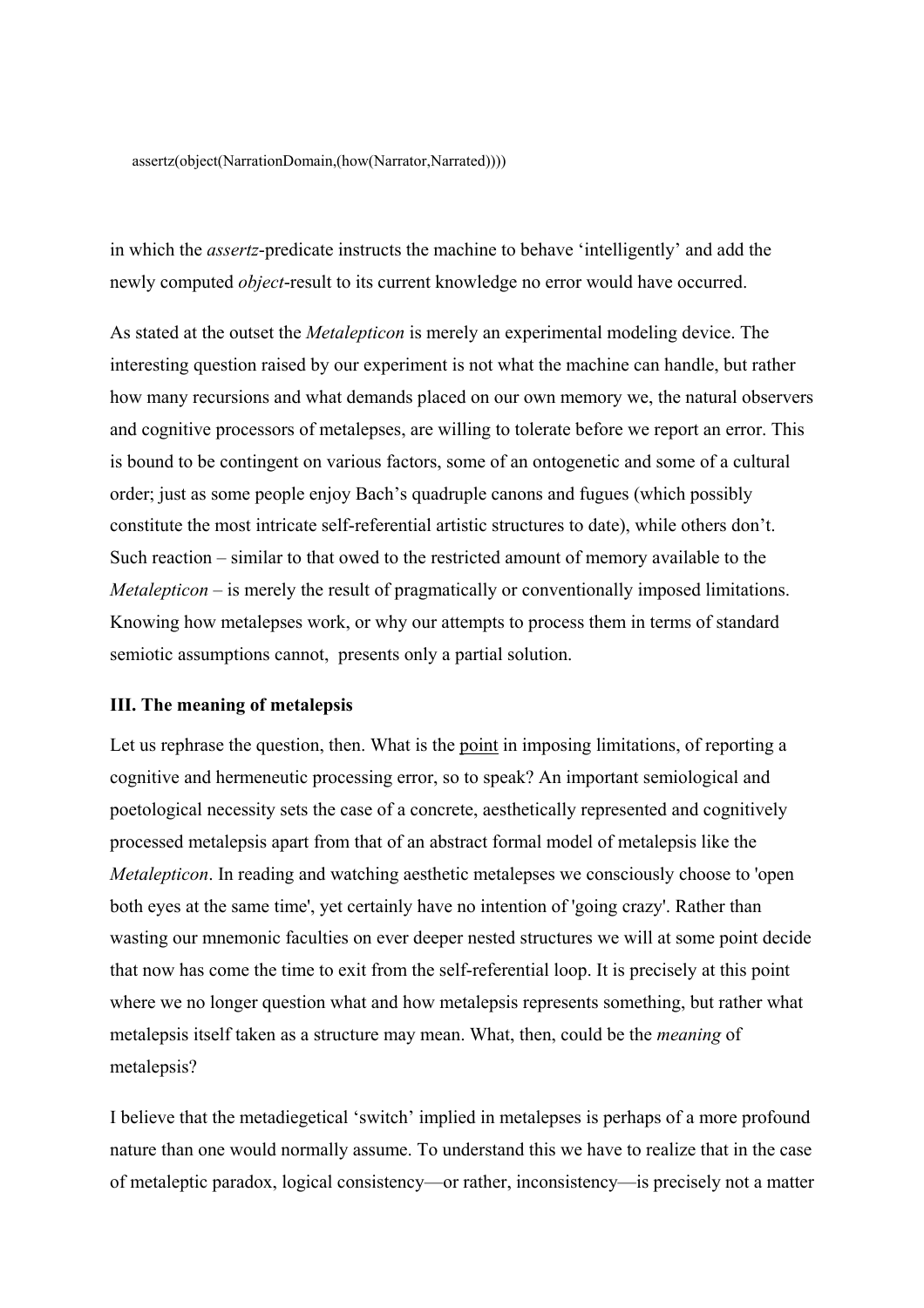of how a world separate from our own empirical one is *internally* organized. Or, to put it differently: metaleptic constructs prove a possible world impossible not because that world is shown to have some *immanent* logical defect. Rather, they do so because they imply that there is, indeed, only *one* world. In other words, they don't just negate the plausibility of a possible world. They negate *the very idea of a possible world* indexically distinguishable from the observer's reality. In the ongoing history of ideas metaleptic constructs thus play the role of a conceptual wormhole through which we get sucked back in time, way past Platonian idealism, back into the preceding magic universe where signs are things, and things are signs.[24] For metalepsis, when considered not primarily as an aesthetic, but as a semiotic phenom[eno](#page-19-22)n, amounts to a cancellation of the *representational contract* on which the modern concept of symbolic systems, taken in a common sense, is based. Borges was right: Metalepsis implicitly equals the observer with the observed, and the observed with the observer, and so forth. One can interpret this as an ontologic problem, if one so wishes, but one can also explain it in terms of its aporetic semiologic.

Which brings me to a conclusion that can be summed up in three simple points.

- (1) We all know that what metalepsis states is, of course, completely absurd:  $p = q$ doesn't' work.
- (2) There are two ways of experiencing this: from the p-side, or from the q-side.
- (3) There is however only one way of *knowing* that (1) and (2) are the case: from the outside.

<u>.</u>

<sup>1</sup> Gérard Genette, Die Erzählung. München 1998:167-169

<sup>2</sup> The development of a proper taxonomy of metalepses is the research goal of Klaus Meyer-Minnemann's current project on Paradoxical transgressions of the levels of communication and/or existence in literary narratives: the narrative procedures mise en abyme, metalepsis, meta-/hypo- and pseudodiegesis (www.narrport.uni-hamburg.de). For a survey on the related field of self-referential narratives see Werner Wolf, "Formen literarischer Selbstreferenz in der Erzählkunst: Versuch einer Typologie und ein Exkurs zur ´mise en cadre´ und ´mise en reflet/série´", in: Erzählen und Erzähltheorie im 20. Jahrhundert: Festschrift für Wilhelm Füger, hg. von J. Helbig, Heidelberg (C.Winter) 2001:49-84.

<sup>3</sup> Directed by H.C.Potter. See [<http://www.streetswing.com/histmain/d5hlzply.htm>](http://www.streetswing.com/histmain/d5hlzply.htm) and <<http://www.savoystyle.com/hellzapoppin.html>> for further details on Hellzapoppin'.

<sup>4</sup> Hitler had already been used as a metaleptic point of reference in the 1938 Broadway version of Hellzapoppin' in which he reportedly appeared (in one of the many impromptu scenes) addressing the public in Yiddish.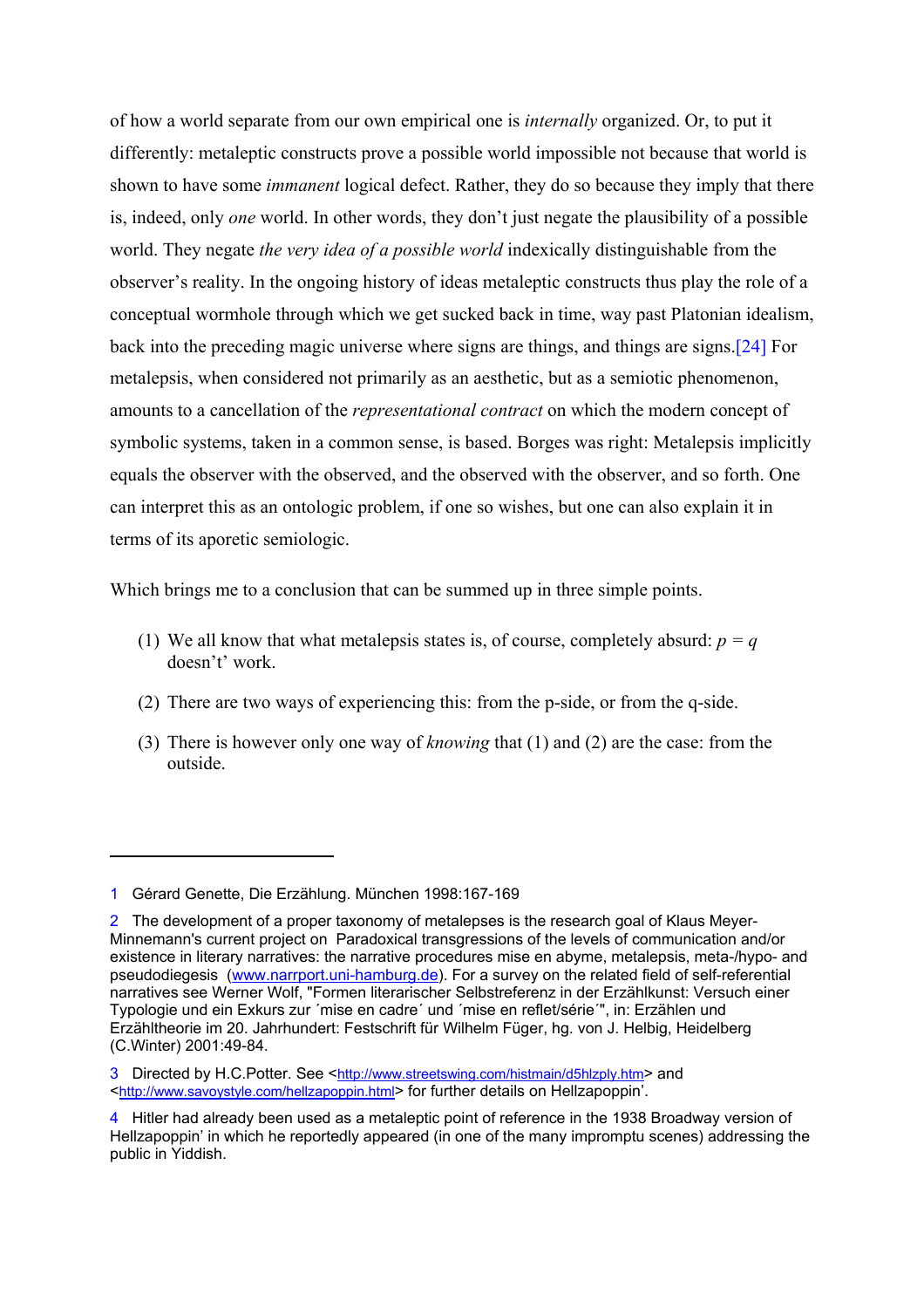5 Adaptation. Screenplay by Charlie Kaufman and Donald Kaufman. Based on the book 'the Orchid Thief' by Susan Orlean. Including commentaries by Susan Orlean and Robert McKee. Plus an interview with Charlie Kaufman and Spike Jonze. New York (New Market Press), 2002.

6 Jorge Louis Borges, Befragungen. In: J.L.Borges, Gesammelte Werke, Bd.5/II, München, Wien 1981:57. Reference according to Genette, op.cit.:169–In the discussion of my approach towards a computational modeling of metalepsis at the 2001 conference La metalepse aujour d'hui Gérard Genette jokingly suggested to label its outcome cataleptic.

7 David Herman, "Toward A Formal Description of Narrative Metalepsis"; in: Journal of Literary Semantics 26, 1997: 132.

8 In the system of rhetoric the concept of narrative metalepsis would rather seem to fall under the notion of perspicuitas—or in this case, obscuritas—in which the ordering of ideas with a view to the referential meaning to be communicated takes place.

9 Heinrich Lausberg, Elemente der literarischen Rhetorik. Ismaning (Max Hueber) 1990:§ 173.

10 Johann Wolfgang Goethe, Faust II, 1, 4897: ,Natur und Geist'

1

11 On the general methodological and theoretical orientation of humanities computing see (among numerous others) the individual contributions by Willard McCarty, Jan Christoph Meister, Tito Orlandi, Geoffrey Rockwell and John Unsworth in Jahrbuch Computerphilologie, vol.4, Paderborn (Mentis Verlag) 2002. Incidentally, the topic of metaleptic and nested structures has recently also received attention on Humanist, the main electronic discussion forum in the field of humanities computing (edited and moderated by Willard McCarty). See entries 17.040 to 17.045, 17.046 and 17.064 (all accessable at the Humanist online archive: www.kcl.ac.uk/humanities/cch/humanist/ ).

12 See Douglas Hofstadter's Gödel, Escher, Bach. (1979) in which recursive logic as it affects diverse fields such as mathematics, graphic art and music has been explored and philosophically interpreted.

13 The debate triggered by Alan Sokal's hoax publication "Transgressing the Boundaries: Toward a Transformative Hermeneutics of Quantum Gravity" (in: Social Text 46/47, 1996:217-252) has resulted in a sharpened awareness for the methodological problematic of some scholars' favor for metaphorical interpretations of theorems developed in the 'hard' sciences. Generalizations based on ill-informed readings of such theorems (for example, the interpretation of Heisenberg's Unschärferelation as stating that as a matter of principle, no objective knowledge of the empirical world whatsoever can be attained) are certainly not what the current article wishes to advocate. However, I do find it legitimate to use metaphors for heuristic purposes. Reverse processes of conceptual adaptation have been common practice in the hard sciences since their beginning.

14 See John Fauvel (ed.), Möbius and his band. Mathematics and astronomy in nineteenth century Germany. Oxford (OUP) 1993. Among the many internet resources on Möbius the entry on mathworld.wolfram.com is particularly instructive:<http://mathworld.wolfram.com/MoebiusStrip.html> (02.07.2003); it contains a detailed discussion of the mathematical aspects as well as visualizations.

15 On the Klein bottle see: http://www.kleinbottle.com/whats\_a\_klein\_bottle.htm; a mathematical discussion of the Klein bottle is found at http://mathforum.org/library/drmath/view/55176.html (both 02.07.2003). A real Klein bottle can only be constructed in a non-Euclidean four dimensional space; in a 3D space the bottle's surface cannot go through itself without resulting in a discontinuity

16 "One can look at the world with the p-eye and one can look at it with the q-eye, but when you try to open both eyes at the same time, you will go crazy."-My translation; German original quoted after G.Münster, "Heisenbergsche Unschärferelation"; in: G.Münster, *Quantentheorie. Skriptum (...)*, Münster (Westfälische Wilhelms Universität Münster), 2002; online version http://pauli.unimuenster.de/Lehre/quant-skript/node8.html (02.07.2003)

17 Ludwig Wittgenstein: Tractatus logico-philosophicus. Paragraph 4.12. Frankfurt a.M. (Suhrkamp) 1984:42

18 See the keyword entry for 'Derivability conditions'; in: The Routledge Encyclopedia of Philosophy version 1.0, 1998.

19 Entry "Halting problem"; in: *Wikipedia. The free Encyclopedia*. http://www.wikipedia.org/wiki/Halting\_problem (02.07.2003) . *The Routledge Encyclopedia of*